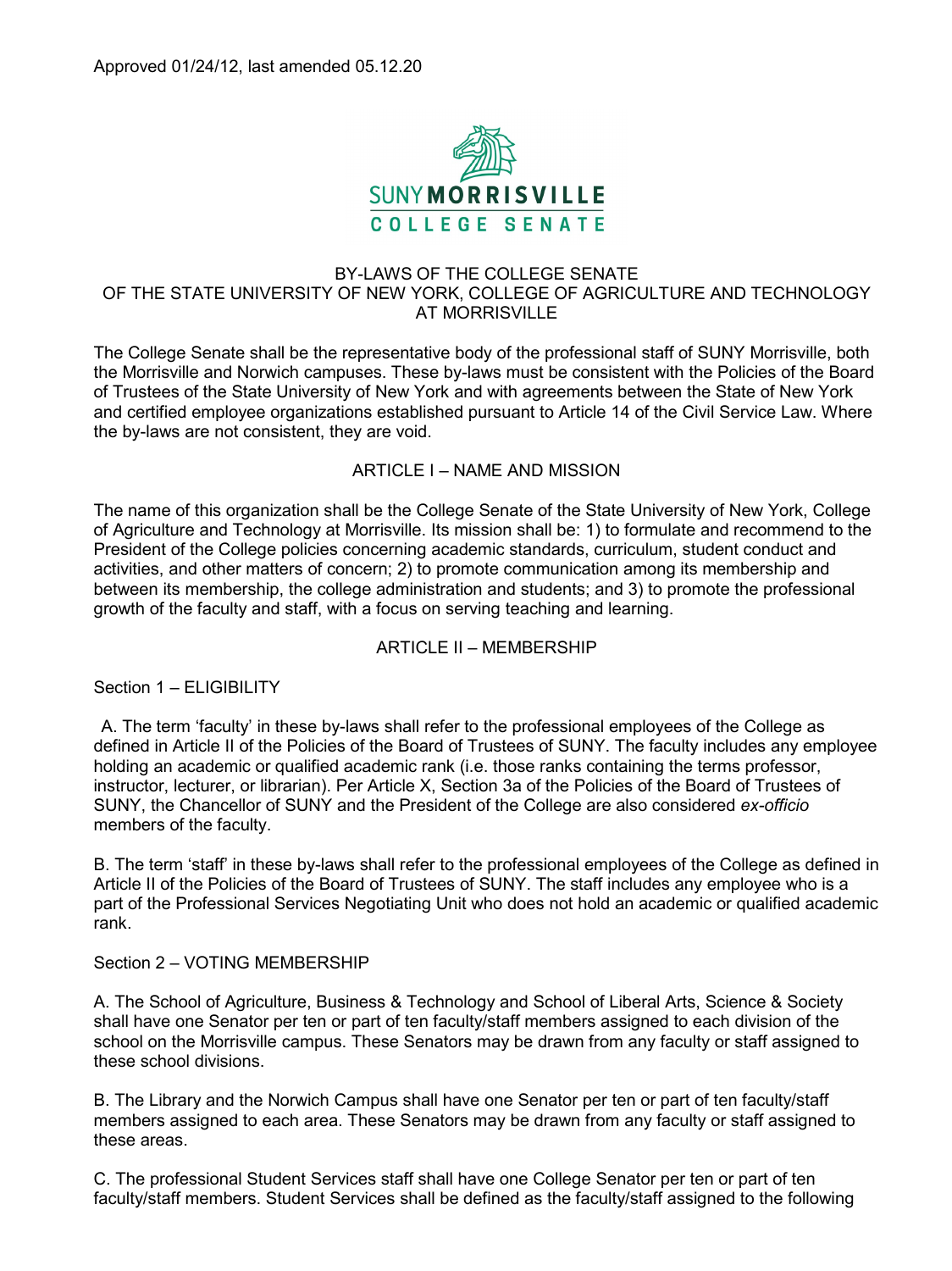areas: Admissions, Residence Life, Student Activities, the Health Center, Financial Aid, and Athletics. These Senators may be drawn from any faculty or staff assigned to these areas.

D. The number of Senators in each area shall be set by the Executive Committee based on information received from Human Resources by September 20th of each academic year.

E. In the event that the number of Senators for an area changes, additional seats shall be filled during the normal elections held at the end the academic year. Reductions in seats shall take place only when a Senator leaves the seat by resignation or due to the end of their term of service.

Section 3 - AT-LARGE VOTING MEMBERSHIP

A. The faculty shall elect three at-large Senators from among their number.

B. The staff shall elect three at-large Senators from among their number.

Section 4 – NON-VOTING MEMBERSHIP

A. The University Faculty Senator, University Faculty Senator Alternate, and the elected officers of the College Senate shall be non-voting, ex-officio members of the College Senate.

B. The Chief Academic Officer shall be a non-voting, ex-officio member of the College Senate and shall serve as the main liaison between the President, the college administration, and the College Senate.

C. The Registrar shall be a non-voting, ex-officio member of the College Senate.

D. The Student Government Organization shall be entitled to one non-voting representative chosen by any method they shall determine from among students in good academic standing.

Section 5 – TERMS OF SERVICE

Each Senator will serve a three-year term of office. Ex-officio members shall serve as long as they hold the appropriate position. The student representative shall serve a one-year term of office.

### ARTICLE III – OFFICERS

Section 1 – ELECTED OFFICERS

The elected officers of the College Senate shall consist of: a President, Vice-president, a Recorder, and a Parliamentarian.

Section 2 – THE FLECTION OF OFFICERS

A. The officers shall be elected by secret ballot, each odd numbered year for President and Vice-President, and each even numbered year for Parliamentarian and Recorder.

B. The officers shall be chosen from a slate of nominees solicited by the Nomination Committee from among the faculty/staff at least one month in advance of the election.

C. The election of officers shall take place by the last day of April via a method determined by the Nomination Committee and announced to the faculty/staff a month in advance. The chair of the Nomination Committee shall conduct the election, with the full committee counting the votes. A plurality of the votes cast shall constitute election of an officer to a position. Ties shall be settled in a random manner determined by the chair of the Nomination Committee with any tiebreaking done in the presence of the candidates and a quorum of the Nomination Committee.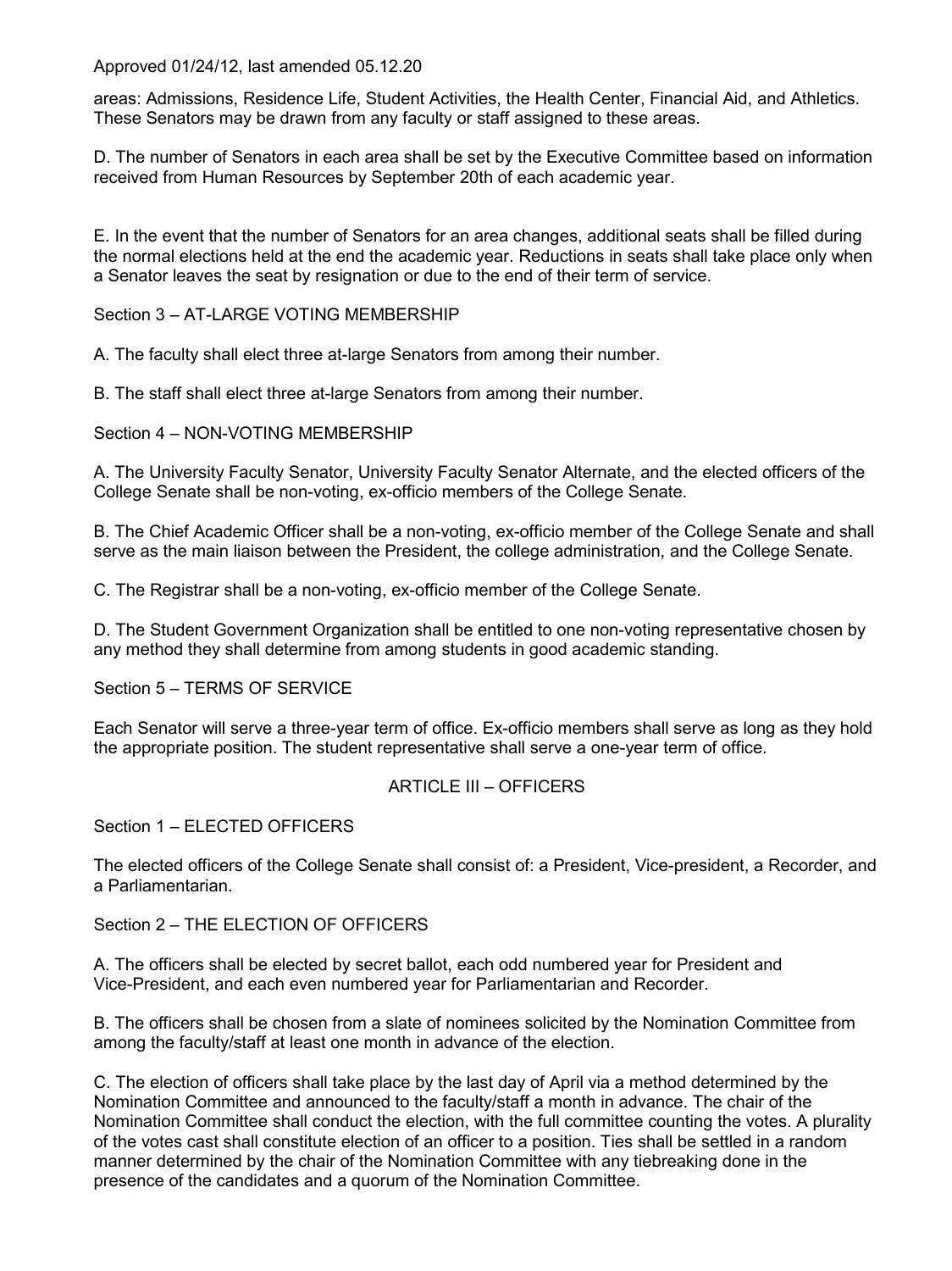#### Section 3 – TERMS OF SERVICE FOR OFFICERS

The officers shall be elected for two-year terms and any officer may succeed in the same office for one additional term. No officer may hold an office for more than two consecutive terms.

#### Section 4 – FLIGIBILITY

A. Any member of the faculty/staff shall be considered eligible for nomination for any position mentioned in Section 1 of this article, except the Chancellor and the President of the College. Officers may also not be nominated for a third consecutive term in their office.

B. Elected officers may not serve in more than one office, serve as Senators in the College Senate, nor serve on any of the College Senate committees, except in an ex-officio capacity. Officers must resign such positions upon election.

Section 5 – FILLING VACANCIES

A. In the event of a vacancy, temporary or permanent, in the office of President, the Vice-President shall become President. In the event of a similar vacancy in the office of the Vice-President, Recorder, or Parliamentarian, the office shall be filled by vote at a special meeting of the faculty/staff to be held within one month of the occurrence of the vacancy.

B. Solicitation of nominees to fill vacancies shall be handled by the Nomination Committee. The chair of the Nomination Committee shall conduct the election, with the full committee counting the votes. The election shall be held in the same manner as the most recent election of officers. A plurality of the votes cast shall constitute election of an officer to a position. Ties shall be settled in a random manner determined by the chair of the Nomination Committee with any tiebreaking done in the presence of the candidates and a quorum of the Nomination Committee.

C. The term of the new officer shall be the unexpired term of the person being replaced.

Section 6 – DUTIES OF THE ELECTED OFFICERS

A. The duties of the President of the College Senate shall be to preside at all meetings of the College Senate. The President shall be a non-voting, ex-officio member of all committees established by the College Senate. The President shall coordinate the activities of the standing and ad-hoc committees of the College Senate. The President shall also represent the faculty/staff at any time that other faculty/staff representatives have not been designated.

B. The duties of the Vice-President shall be to replace the President in the event of the President's absence, resignation, or inability to perform the office of President. The Vice-President shall assist the President in carrying out the duties of the President.

C. The duties of the Recorder shall be to give notice of meetings, to keep the minutes and records of the meetings with a written report of each meeting furnished to each member of the faculty/staff within two weeks after the meeting. The Recorder shall assist the President in carrying out the duties of the President.

D. The duties of the Parliamentarian shall be to interpret and advise the President on matters of parliamentary procedure and serve as a non-voting, ex-officio member of the Nomination Committee. The Parliamentarian shall assist the President in carrying out the duties of the President.

## Section 7 – REMOVAL OF THE ELECTED OFFICERS

A. Any elected officer may be removed from office at a special meeting of the faculty/staff, called for that purpose by written petition. This petition shall contain the charges against the officer, be signed by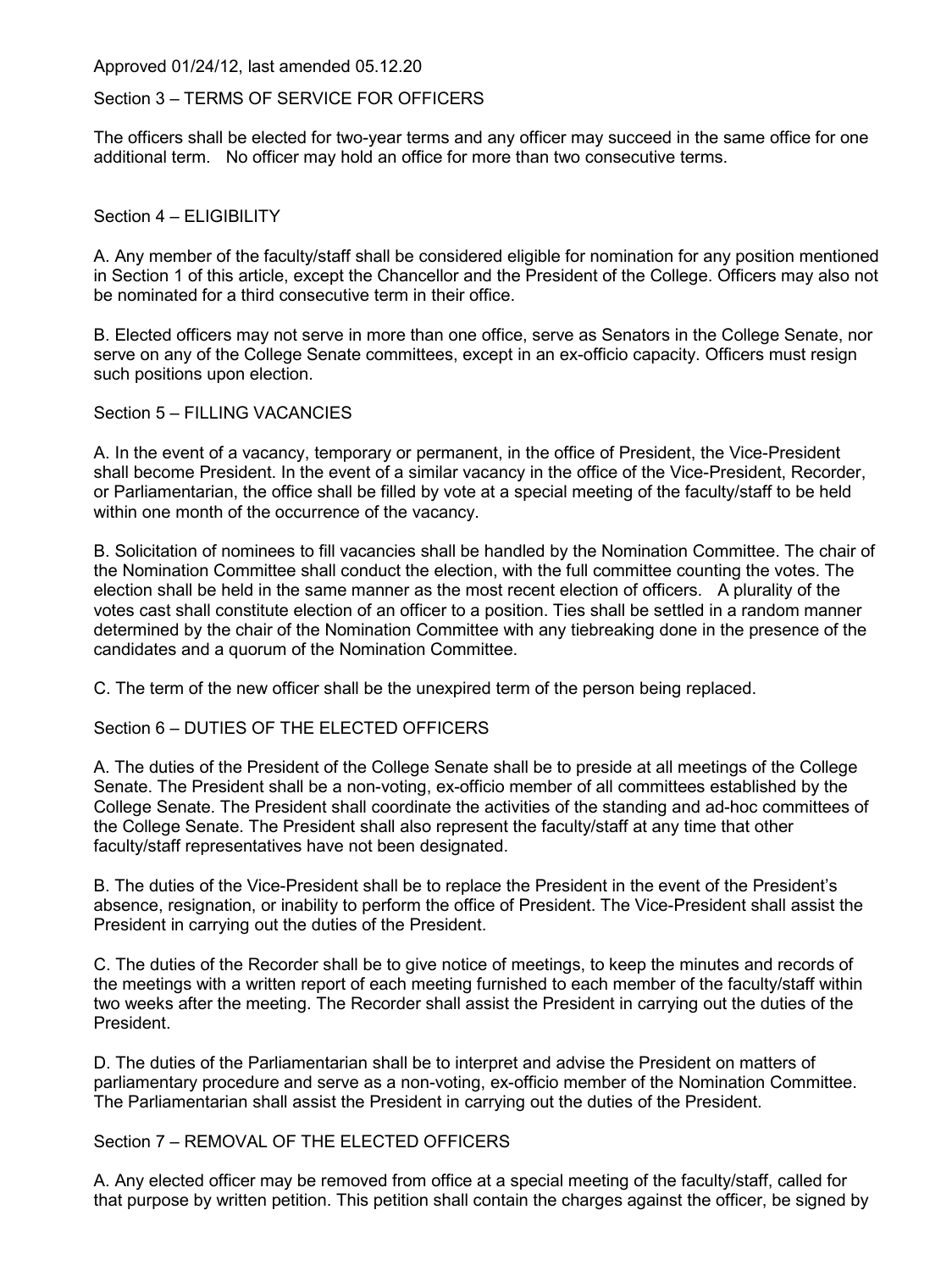at least seven Senators, and be presented to all the officers of the College Senate and the President of the College.

B. The special meeting shall be called by the President of the College within two weeks following receipt of the petition and shall be presided over by the President or any Senator chosen at the discretion of the President.

C. At the special meeting, the signers of the petition shall present their charges, witnesses, and/or evidence. The challenged officer shall have the right to be heard or represented, and present witnesses and/or evidence in their behalf.

D. Following this hearing voting shall proceed by secret ballot. Removal of the officer shall require a two-thirds vote of those voting.

Section 8 – UNIVERSITY FACULTY SENATOR

A. There shall be a University Faculty Senator and a University Faculty Senator Alternate elected to represent the faculty at the meetings and functions of the University Faculty Senate of the State University of New York. Both shall be elected in accordance with Article VII of the Board of Trustees Policies. For the purpose of these elections, the College Faculty shall consist of all members of the Professional Bargaining Unit.

B. The University Faculty Senator shall serve as a non-voting, ex-officio member of the College Senate and a voting member of the Executive Committee. The University Faculty Senator shall report regularly to the College Senate.

C. The University Faculty Senator Alternate shall serve in place of the University Faculty Senator whenever the University Faculty Senator is unable to fulfill the duties as outlined in these by-laws or the by-laws of the University Faculty Senate. The University Faculty Senator Alternate shall serve as a non-voting, ex-officio member of the College Senate.

D. The Nominating Committee shall be responsible for conducting elections for University Faculty Senator and University Faculty Senator Alternate in the same manner as for College Senate officers and in accordance with Article VII, Title B of the Policies of the Board of Trustees of the State University of New York.

### ARTICLE IV – MEETINGS

Section 1 – REGULAR MEETINGS

The College Senate shall meet the first and third Tuesdays of each month of the Fall and Spring semesters, but only on days when classes are in session.

Section 2 – OTHER MEETINGS

Other meetings may be called by the President of the College, the President of the College Senate, or by a minimum of five Senators. An agenda for such a meeting shall be prepared by whomever calls the meeting and shall be distributed to all members at least one week prior to the meeting.

Section 3 – ATTENDANCE AT MEETINGS

All meetings of the College Senate shall be open to any member of the faculty/staff including the Chancellor of SUNY and the President of the College. All faculty/staff have a right to speak in response to motions or to be heard in discussions, though voting is left to Senators. Non-members of the faculty/staff may attend and participate at the discretion of the President of the College Senate.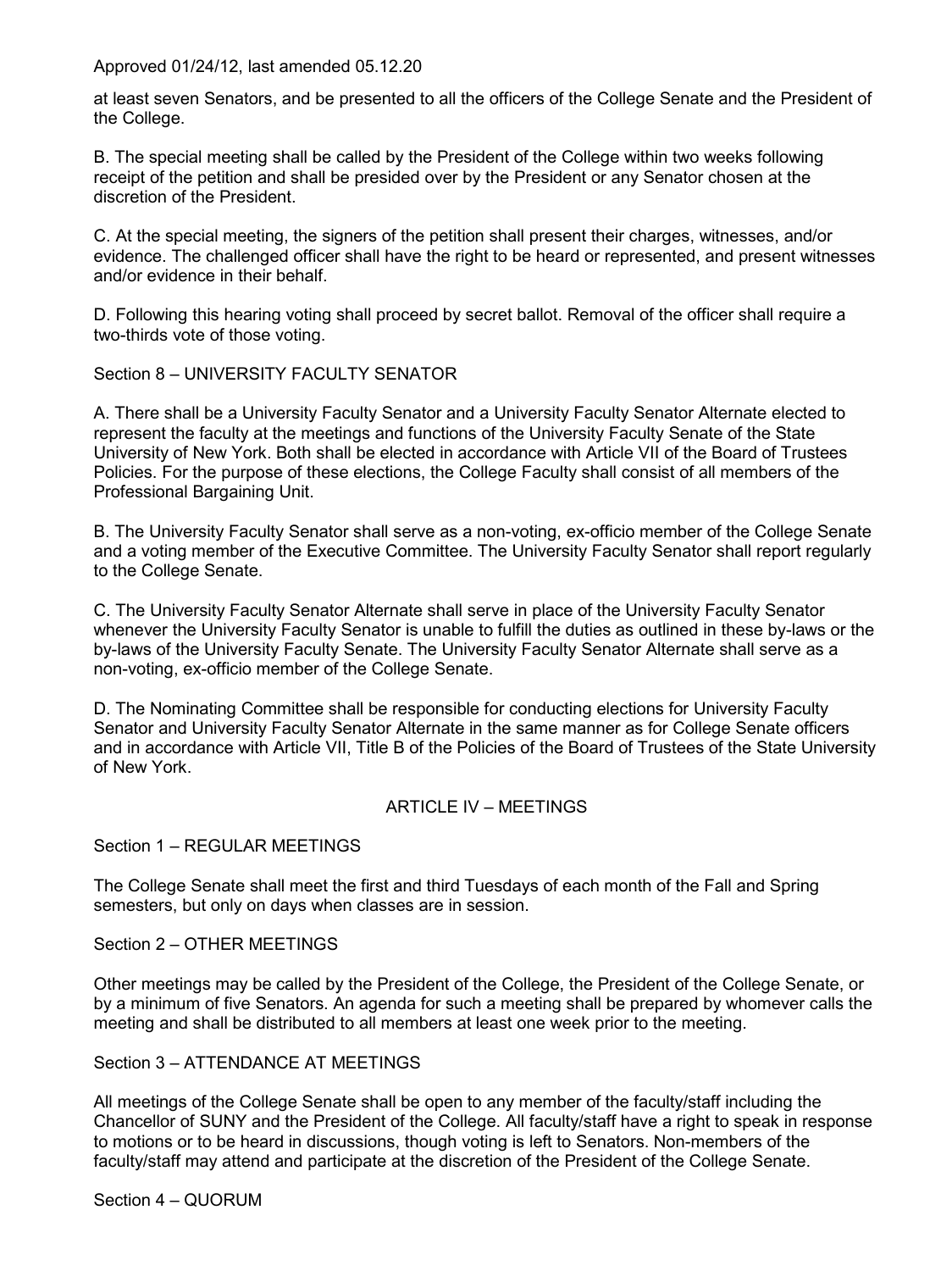A simple majority of the Senators shall constitute a quorum for a regular or special meeting of the College Senate on all unannounced votes. Senate seats that are currently open, for which there are no current serving Senators, are not counted towards quorum. On all votes announced to the Senators at least two weeks in advance, the number of Senators present shall constitute quorum.

# Section 5 – VOTING AND OTHER PROCEDURES

A. The College Senate may establish appropriate rules, regulations, and procedures for its own operation. The most current version of Roberts' Revised Rules of Order shall be used to govern all meetings unless specifically superseded by these by-laws.

B. Voting shall be done by a show of hands with a simple majority resulting in approval of any motion. Approval of minutes, however, can be done by a voice vote at the discretion of the President.

C. A recorded vote can be called by a vote of the majority. Such a vote will be conducted by the parliamentarian by roll call, with each Senator's vote recorded in the minutes of the meeting.

D. Proxy voting will be allowed by any Senator unable to be present for a vote that is announced in advance. The proxy vote must be forwarded in written form or via e-mail to the President of the College Senate or the Parliamentarian prior to the meeting during which the announced vote will take place. The Parliamentarian shall announce the proxy votes after all other votes are counted. Proxy votes will not be counted if the pre-announced motion is amended.

E. At the first meeting of each academic year, the Executive Committee may propose voting criteria different from those laid out in this section which, if approved by a simple majority of the College Senate, may be used during that academic year.

# Section 6 – RECOMMENDATIONS

A. The recommendations of the College Senate shall be presented in written form to the President of the College or to the appropriate college officer. As the main liaison between the College Senate and the college administration, the Chief Academic Officer shall make monthly reports on the status of these recommendations. The President of the College may make a personal appearance before the College Senate to respond to the recommendations.

B. If it is determined by a majority of Senators that a referendum by written ballot of the faculty/staff should be sought to form the basis of a recommendation to the President, such a poll shall be conducted by the President.

C. The President may request a referendum by written ballot of the faculty/staff be conducted before the President acts on any recommendation of the College Senate.

Section 7 – LIMITATIONS

A. The existence of the College Senate shall not preclude the holding of plenary meetings of the faculty/staff.

B. Actions of the College Senate are subordinate to conflicting actions taken by the faculty/staff as a whole. Any decision or recommendation of the College Senate may be vetoed by two-thirds majority at a plenary meeting of the faculty/staff if the meeting has a quorum of over half of the faculty/staff.

# ARTICLE V – AMENDMENTS

Section 1 – MEETINGS TO AMEND

These by-laws may be amended at any meeting of the faculty/staff provided written notice of the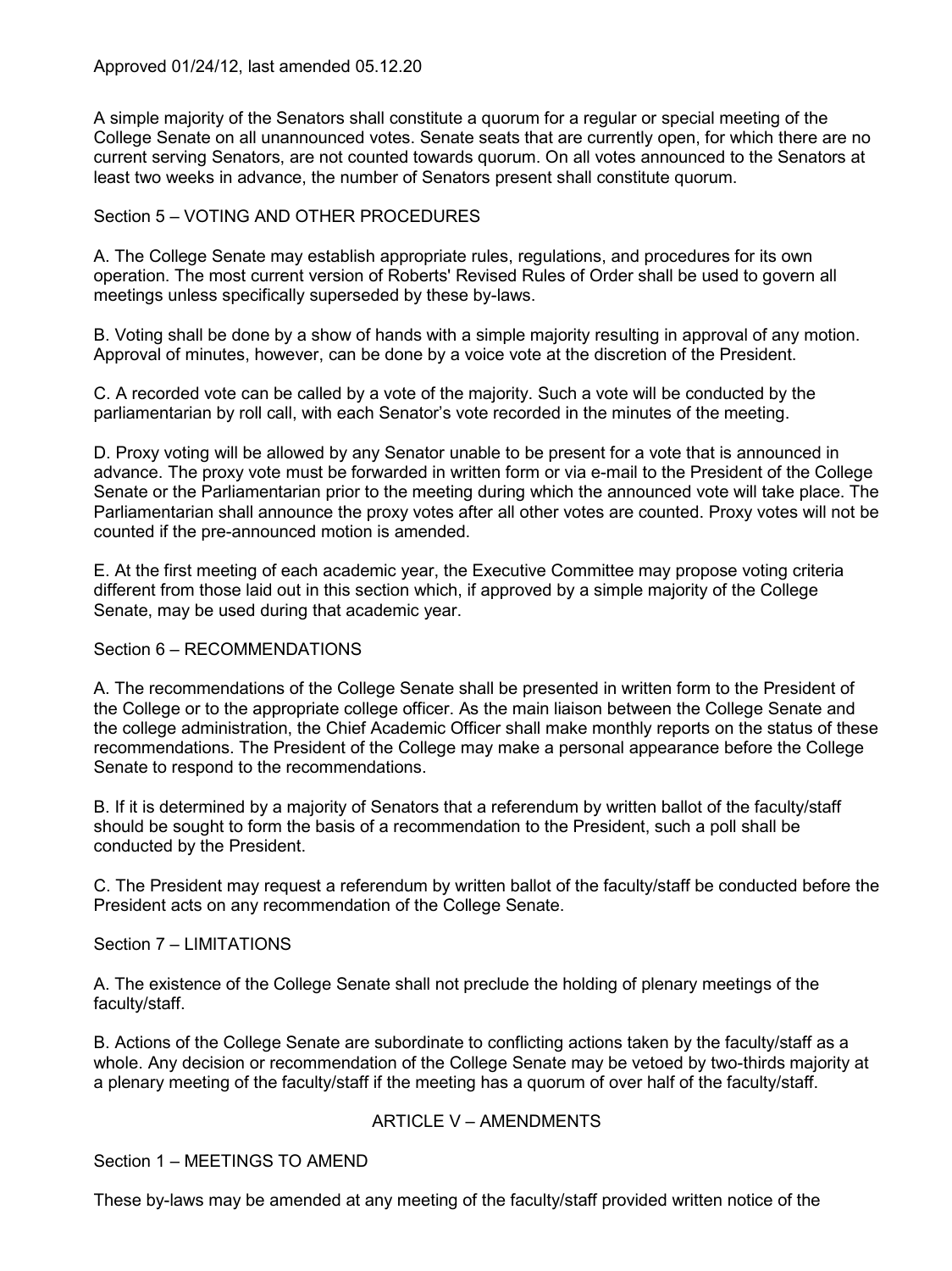proposed amendment is given at least two weeks in advance of the meeting. Amendments may be proposed by the College Senate or by any ten faculty/staff members.

## Section 2 – VOTING ON AMENDMENTS

Any meeting voting on amendments must have a quorum of at least half of the full-time faculty/staff. Voting shall be by secret ballot with two-thirds vote of those voting serving to pass the amendment.

### ARTICLE VI – COMMITTEE PROCEDURES

## Section 1 – RELATIONSHIP TO THE COLLEGE SENATE

A. The standing and ad-hoc committees are the working units of the College Senate. Business for the committees is forwarded to committee chairs by the President of the College Senate or any member of the faculty/staff.

B. Unless otherwise noted in Article VII, all decisions of the standing and ad-hoc committees of the College Senate must be forwarded to the President of the College Senate as a motion requesting the College Senate to vote for or against an action. The President will place any motion so received on the agenda of business for a vote of the College Senate in a timely manner. The chair or other representatives of the committee making the motion should be present to formally introduce the motion to the College Senate and participate in any discussion of the motion.

## Section 2 – ELECTION OF COMMITTEE MEMBERS AND OFFICERS

A. By the end of each March, the Nomination Committee shall solicit nominations to replace committee representatives whose terms expire at the end of the academic year. The Nomination Committee shall arrange for elections to occur before the end of each April.

B. In early September of each year, the Nomination Committee shall solicit nominations for any unfilled seats on the College Senate, College Senate committees, and appropriate campus-wide committees. Elections will be held by the end of the month and shall be held in the same manner as the most recent College Senate election. Any committee member elected as a replacement remains only to the end of the original member's term.

C. Following the April elections, each committee will meet at least one more time that academic year to elect officers for the following academic year. A chair and recorder shall be chosen from among, and be selected by, those voting members who are faculty or staff and whose term as committee members extends into the next academic year. A simple majority of the votes will serve to elect committee members to those posts. Each committee chair will forward the results of the elections to the President of College Senate by the end of the academic year.

D. During the committee selection process it shall be the responsibility of the Nomination Committee and the College Senate officers to gain full representation from all faculty/staff. Members from the Norwich campus and the part-time faculty/staff are entitled to and encouraged to participate on committees.

E. Student representatives on committees shall be chosen by the Student Government Organization from among students in good academic standing in a manner decided by that organization.

F. Committee representatives are elected by a plurality of the votes cast. The Nomination Committee shall set procedures for the elections that must be announced one month in advance of the elections. Ties shall be settled in a random manner determined by the chair of the Nomination Committee with any tiebreaking done in the presence of the candidates and a quorum of the Nomination Committee.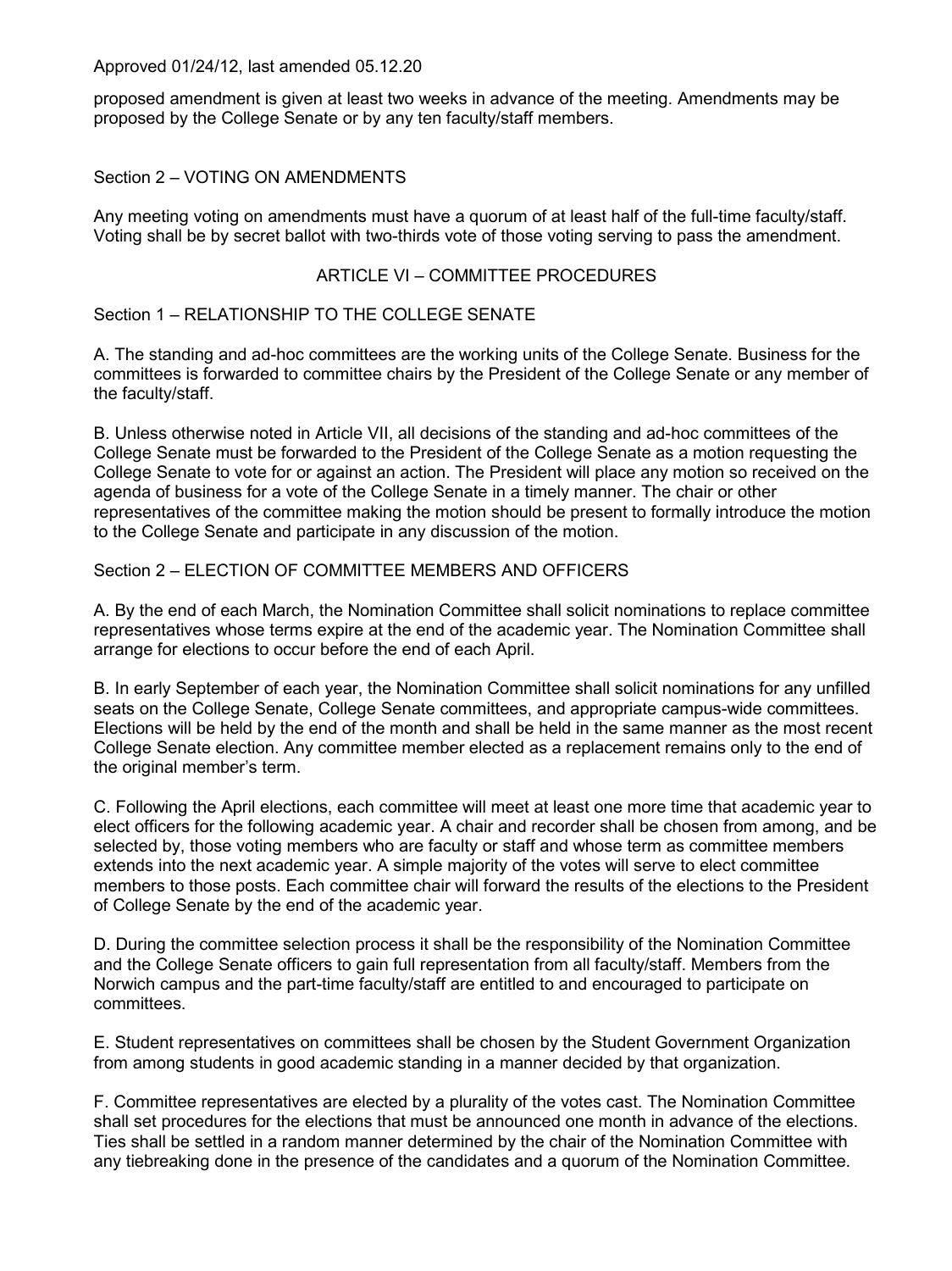## Section 3 – COMMITTEE REPORTING REQUIREMENTS

A. As the representatives of the faculty/staff, all committee members should endeavor to be transparent in their discussions and consult with those they represent.

B. By the beginning of each academic year, the Executive Committee shall publish to the faculty/staff the names of all members and officers of the committees.

C. By the fifteenth of the months of September, October, November, February, March, and April of each academic year, each committee chair will forward to the Executive Committee a brief summary of the work completed by the committee in the previous thirty days, the business under consideration, and what the committee plans to address in the future. The Executive Committee will publish these summaries for access by the faculty/staff before the regular all-college meeting of that month.

D. By the end of each academic year, each committee chair will send to the President of the College Senate a report summarizing the committee's actions for the year including a list of motions forwarded to the College Senate, a list of any other decisions made by the committee, and a list of unfinished business. Committees are encouraged also to forward issues of concern for the next academic year.

## Section 4 – DUTIES OF COMMITTEE OFFICERS

A. The responsibilities of a committee chair are:

1. To schedule regular meetings as needed to complete committee work.

2. To inform new committee members at the first meeting of the

committee of the rules and procedures used by the committee.

3. To prepare an agenda and other items of business to be submitted to committee members in advance of committee meetings.

4. To conduct meetings in accordance with proper parliamentary procedures.

5. To forward motions based on committee business to the College Senate.

6. To represent the committee when necessary at meetings of the College Senate.

7. To present monthly and yearly reports on the activities of the committee as outlined in section 3 of this article.

B. The responsibilities of the committee recorder are:

- 1. To take accurate minutes of each meeting.
- 2. To publish minutes to committee members.
- 3. To assist the chair in preparation of motions and reports.

4. To conduct meetings in the absence of the committee chair.

Section 5 – QUORUM AND COMMITTEE MOTIONS

A. On all committees, a simple majority of the membership with voting rights is required for quorum. Ex-officio members are not voting members of a committee and thus do not count towards quorum.

B. With quorum, a simple majority of voting members present shall serve to pass motions on to the College Senate. Criteria for votes on other matters shall be set by the committees themselves. Section

# Section 6 – REPRESENTATION ON COMMITTEES

Whenever it is noted in Article VII that a School has a representative on a committee, the term 'School' shall refer to the School of Agriculture, Business & Technology and School of Liberal Arts, Science & Society. Faculty/staff from the Library and the Norwich Campus have dedicated seats on some committees and are otherwise eligible for at-large seats.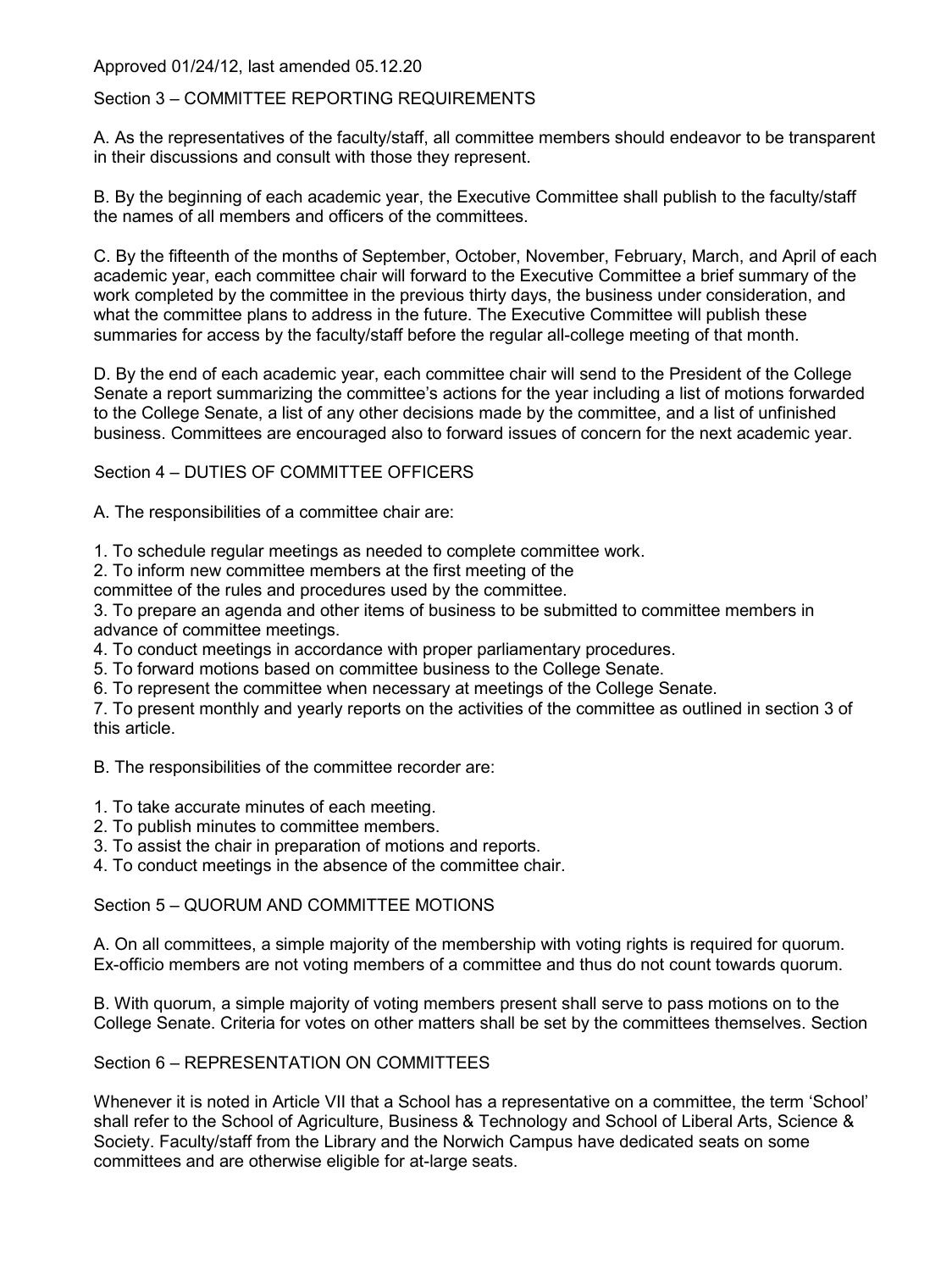## ARTICLE VII – STANDING COMMITTEES

## Section 1 – ACADEMIC ISSUES COMMITTEE

A. Purpose: To discuss, study, and make recommendations to the College Senate concerning academic policy in any area, not covered by another College Senate committee. To periodically review academic policies in the Faculty/Staff Handbook.

B. Composition: eight voting members, two non-voting, ex-officio members

Voting membership shall consist of seven faculty/staff members and one student.

There shall be two members elected by the faculty/staff of each School from among their number.

There shall be two members elected by the faculty/staff at-large from among their number.

There shall be one member elected by the librarians from among their number.

There shall be one student member chosen as determined by the Student Government Organization.

The Chief Academic Officer and the President of the College Senate shall serve as non-voting, ex-officio members.

C. Terms of Service: All faculty/staff representatives shall serve three-year terms. The student representative shall serve a one-year term.

### Section 2 – AWARDS COMMITTEE

A. Purpose: To oversee the evaluation of nominees for local faculty/staff awards and the SUNY-wide Chancellor's Awards for Excellence. To develop selection procedures for these awards in accordance with SUNY requirements.

B. Composition: Seven voting members, two non-voting, ex-officio members (\*see section D)

Voting membership shall consist of six faculty/staff members and one student.

There shall be one member elected by the faculty/staff of each School from among their number.

There shall be one member elected by the faculty/staff at-large from among their number.

There shall be one member elected by the librarians from among their number.

There shall be one student member chosen as determined by the Student Government Organization.

The Chief Academic Officer and the President of the College Senate shall serve as non-voting, ex-officio members.

C. Terms of Service: All faculty/staff representatives shall serve three-year terms. The student representative shall serve a one-year term. Committee members under consideration for an award presented by the committee shall resign from the committee.

D. Special: The recommendations in regards to the awards made by the Awards Committee are not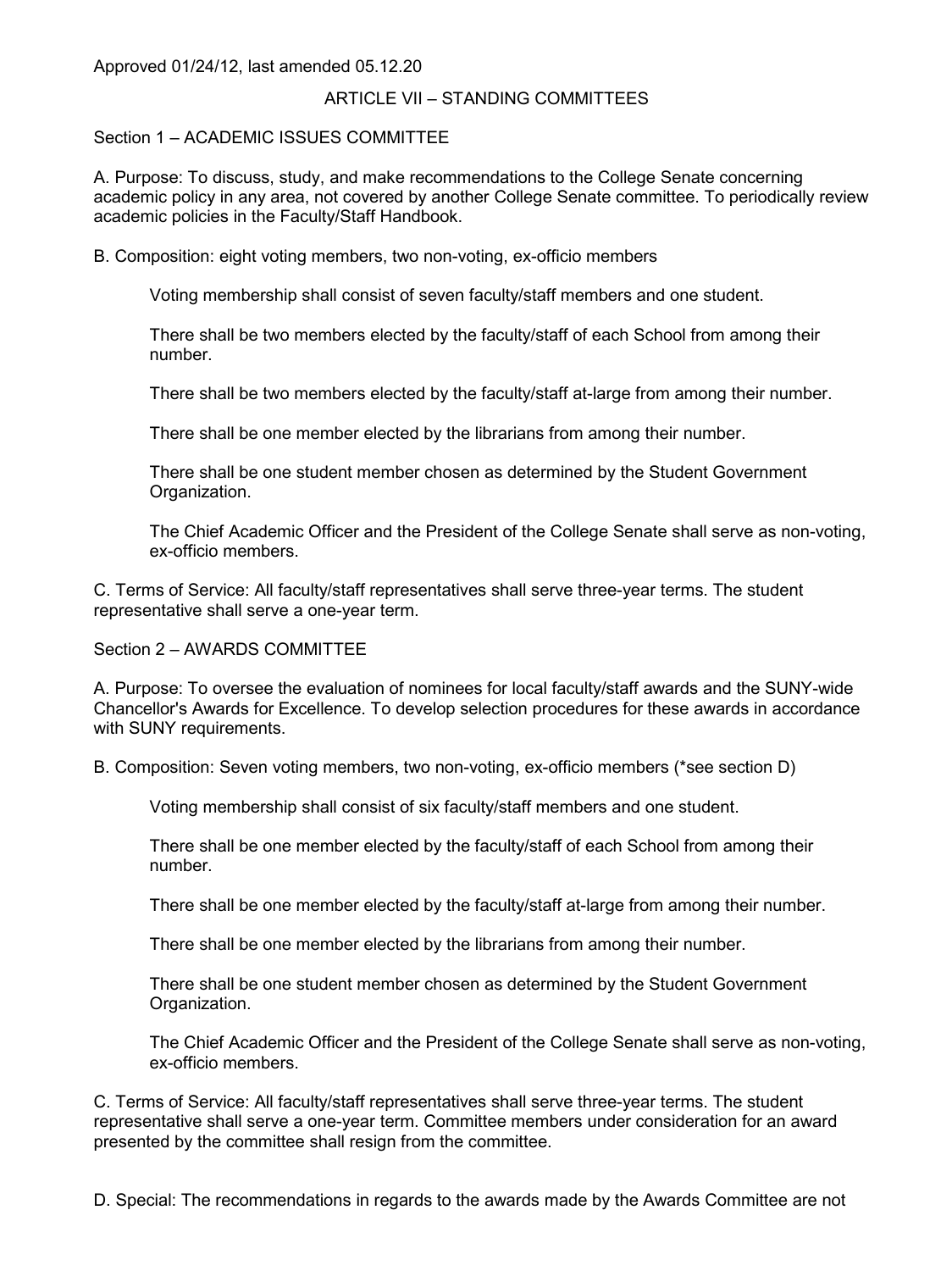subject to a vote of the College Senate and the substance of deliberations in these cases are not reported to the College Senate or otherwise published. Only the results are reported to the College Senate and forwarded to the appropriate College office. In reviewing or changing the procedures or standards for awards, however, this committee is subject to the normal decision-making powers of the College Senate and the reporting requirements as laid out in Article VI.

\*Additional temporary members shall be appointed to the committee by the President of the College Senate in consultation with the committee chair when reviewing nominations for librarian, adjunct, and professional staff awards as required by SUNY award criteria.

## Section 3 – CURRICULUM COMMITTEE

A. Purpose: To discuss, study, and make recommendations to the College Senate concerning changes to the curriculum including those involving new courses or programs, changes to how courses meet general education requirements, changes to the level of courses (e.g. 100 to 200 level), changes to the number of credit hours, or changes in prerequisites.

B. The Curriculum Committee shall have the following duties and responsibilities:

1. To consider and make recommendations to the College Senate concerning policy and procedures regarding the development, alteration, review and approval of undergraduate curricula and programs. 2. Acting on behalf of the College Senate, consider and approve/disapprove all additions, deletions, and changes to courses with a monthly report to College Senate regarding course approval activities.

C. Composition: eight voting members, non-voting, two ex-officio members

Voting membership shall consist of seven faculty/staff members and one student.

There shall be one member elected by the faculty/staff of each School from among their number.

There shall be two at-large members elected by the faculty/staff from among their number.

There shall be one member elected by the librarians from among their number.

There shall be one member elected by the faculty/staff at the Norwich campus from among their number.

There shall be one student member chosen as determined by the Student Government Organization.

The Chief Academic Officer and the President of the College Senate shall serve as non-voting, ex-officio members.

D. Terms of Service: All faculty/staff representatives shall serve three-year terms. The student representative shall serve a one-year term.

# Section 4 – EDUCATIONAL TECHNOLOGY COMMITTEE

A. Purpose: To study and review college policies associated with distance education in its various forms and to make recommendations regarding how well information technology and library policies on campus serve teaching and learning. To educate the campus on these policies.

B. Composition: six voting members, three non-voting, ex-officio members

Voting membership shall consist of five faculty/staff members and one student.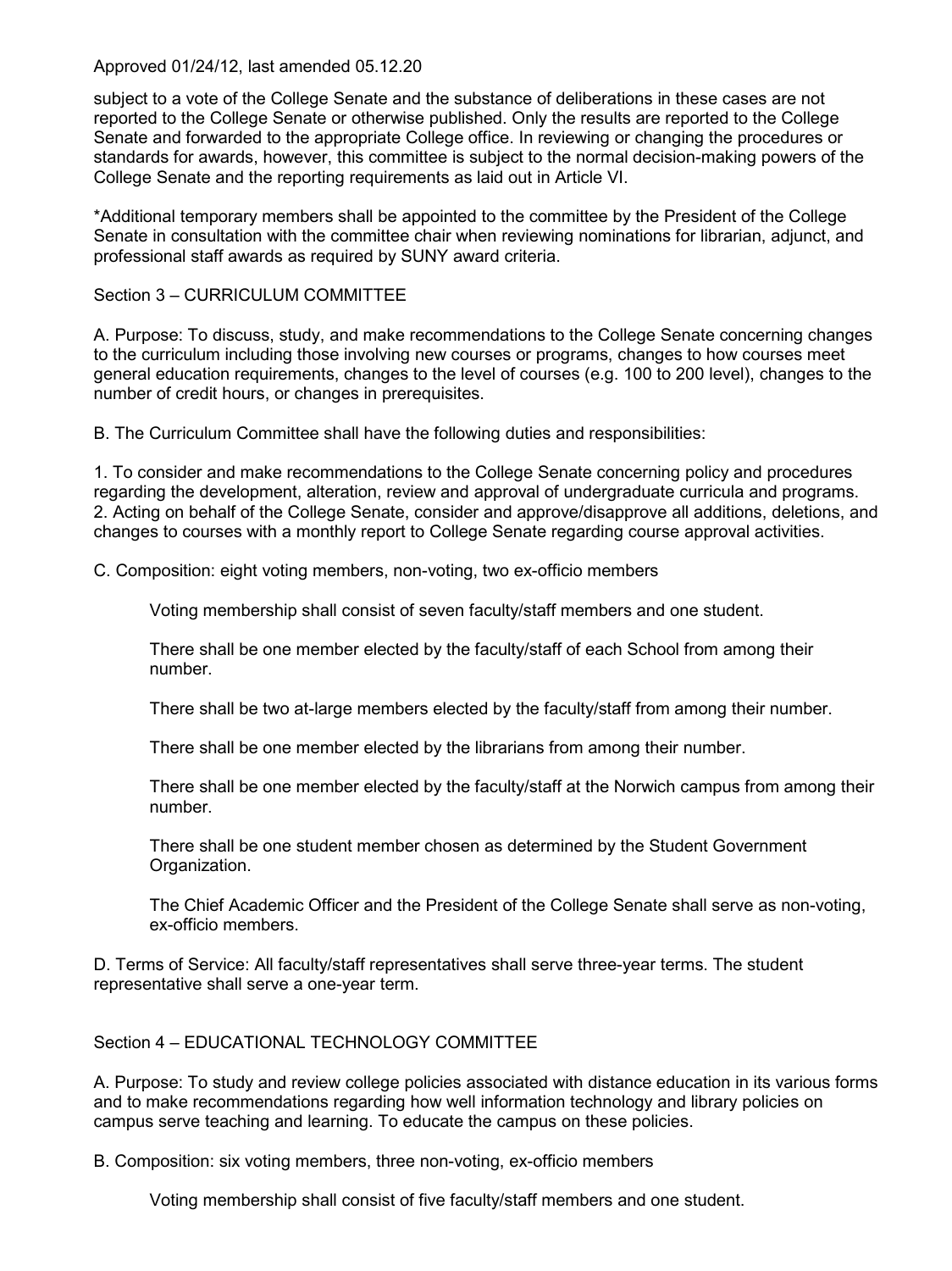There shall be four at-large members elected by the faculty/staff from among their number, with no more than two members from the same area.

There shall be one member elected by the librarians from among their number.

There shall be one student member chosen as determined by the Student Government Organization.

The Chief Academic Officer, the Director of the Library, and the President of the College Senate shall serve as non-voting, ex-officio members.

C. Terms of Service: All faculty/staff representatives will serve three-year terms.

Section 5 – EXECUTIVE COMMITTEE

A. Purpose: To provide a channel through which any member of the faculty/staff may bring items of interest and/or concern to the attention of the College Senate. To collect all suggestions for agenda items and motions from committees, rank each item by priority, and publish a proposed agenda to the faculty/staff at least one week in advance of College Senate meetings.

B. Composition: five voting members, one non-voting, ex-officio member

The voting membership shall consist of the President, Vice-President, Recorder, Parliamentarian, and the Faculty Senator.

The Chief Academic Officer shall serve as a non-voting, ex-officio member.

C. Terms of Office: The terms of office for committee members shall run concurrently with their elected terms as College Senate officers.

Section 6 – NOMINATION COMMITTEE

A. Purpose: To oversee the nomination and election of College Senate officers, representatives, and College Senate standing committee members. To propose procedures and policies governing those elections.

B. Composition: six voting members and two non-voting, ex-officio members.

Voting membership shall consist of six faculty/staff members.

There shall be one member elected by the faculty/staff of each School from among their number.

There shall be two members elected by the faculty/staff at-large from among their number, with no more than two members from the same area.

The President of the College Senate and the Parliamentarian of the College Senate shall serve as non-voting, ex-officio members.

C. Terms of Service: All faculty/staff representatives shall serve three-year terms.

## Section 7 – NORWICH LIAISON COMMITTEE

A. Purpose: To discuss, study, and recommend ways of improving interaction between the Morrisville campus and the Norwich Campus. To make the College Senate and the Student Government Organization aware of important issues at the Norwich Campus.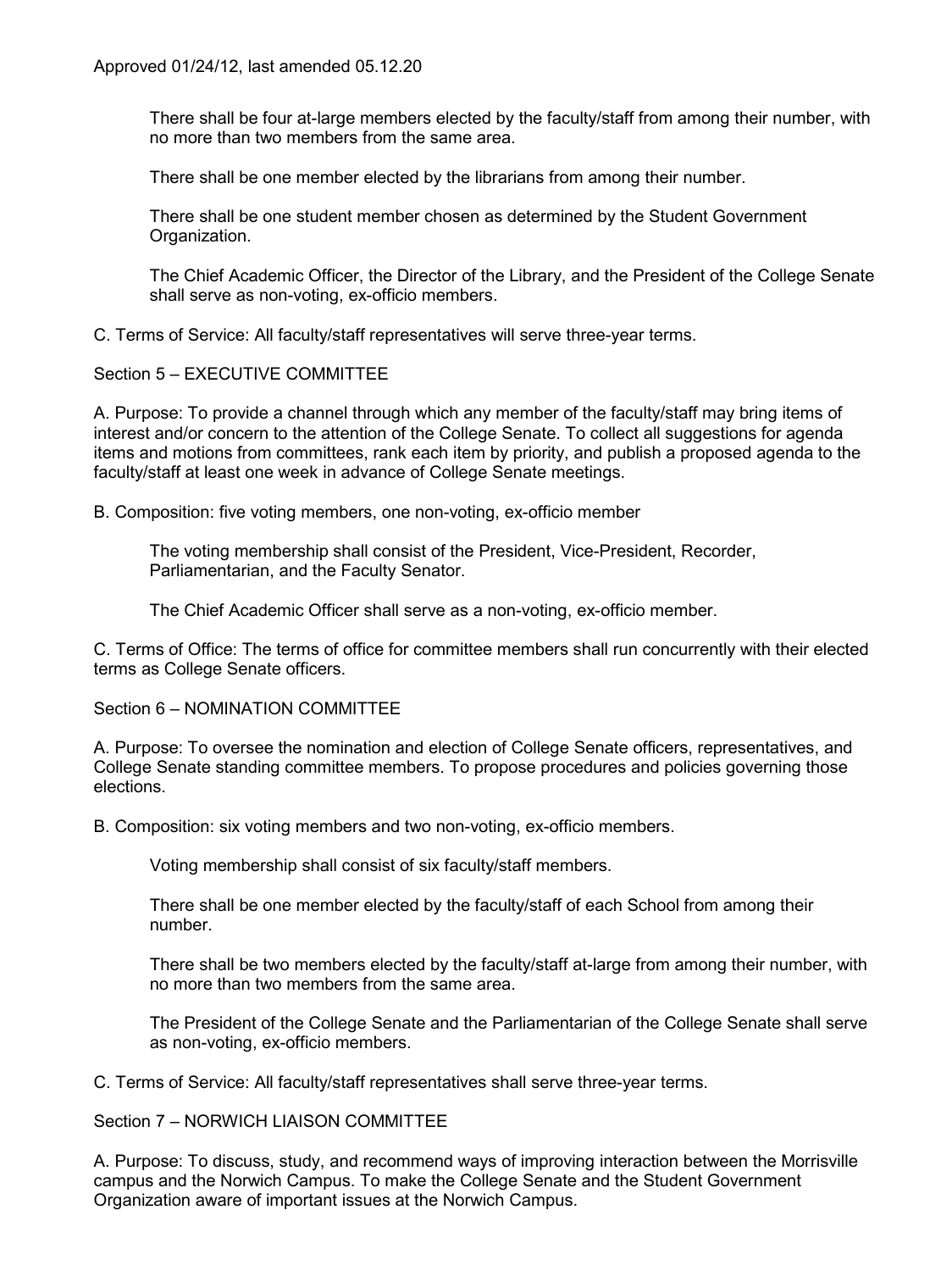B. Composition: six voting members, three non-voting, ex-officio members

Voting membership shall consist of four faculty/staff members and two students.

There shall be two members elected at-large by the faculty/staff at the Morrisville Campus from among their number.

There shall be two members elected at-large by the faculty/staff at the Norwich Campus from among their number.

There shall be one student member chosen as determined by the Student Government Organization from among students in good standing at the Morrisville campus.

There shall be one student member chosen as determined by the Student Government Organization from among students in good standing at the Norwich Campus.

The Chief Academic Officer, Executive Director of the Norwich Campus, and the President of the College Senate shall serve as non-voting, ex-officio members.

C. Terms of Service: All faculty/staff members shall serve three-year terms. The student members shall serve a one-year term.

## Section 8 – PROFESSIONAL DEVELOPMENT COMMITTEE

A. Purpose: To organize and publish opportunities for faculty/staff development on campus. To advise the Provost on sabbatical leaves.

B. Composition: seven voting members, two non-voting, ex-officio members

Voting membership shall consist of seven faculty/staff members.

There shall be two members elected by the faculty/staff of each School from among their number.

There shall be one member elected by the staff at-large from among their number.

There shall be one member elected by the faculty/staff of the Norwich Campus from among their number.

There shall be one at-large members elected by the faculty/staff from among their number, with no more than two members from the same area.

The Chief Academic Officer and the Vice-President of the College Senate shall serve as non-voting, ex-officio members.

C. Terms of Service: All faculty/staff members shall serve three-year terms.

Section 9 – CONTINUING APPOINTMENT AND PROMOTION COMMITTEE

A. Purpose: To make annual recommendations to the Provost on requests for promotion from faculty based on established criteria. To review continuing appointment recommendations from the Schools and the Library to ensure consistent application of the established criteria and to affirm the consistency of the process.

B. Composition: seven voting members, two non-voting, ex-officio members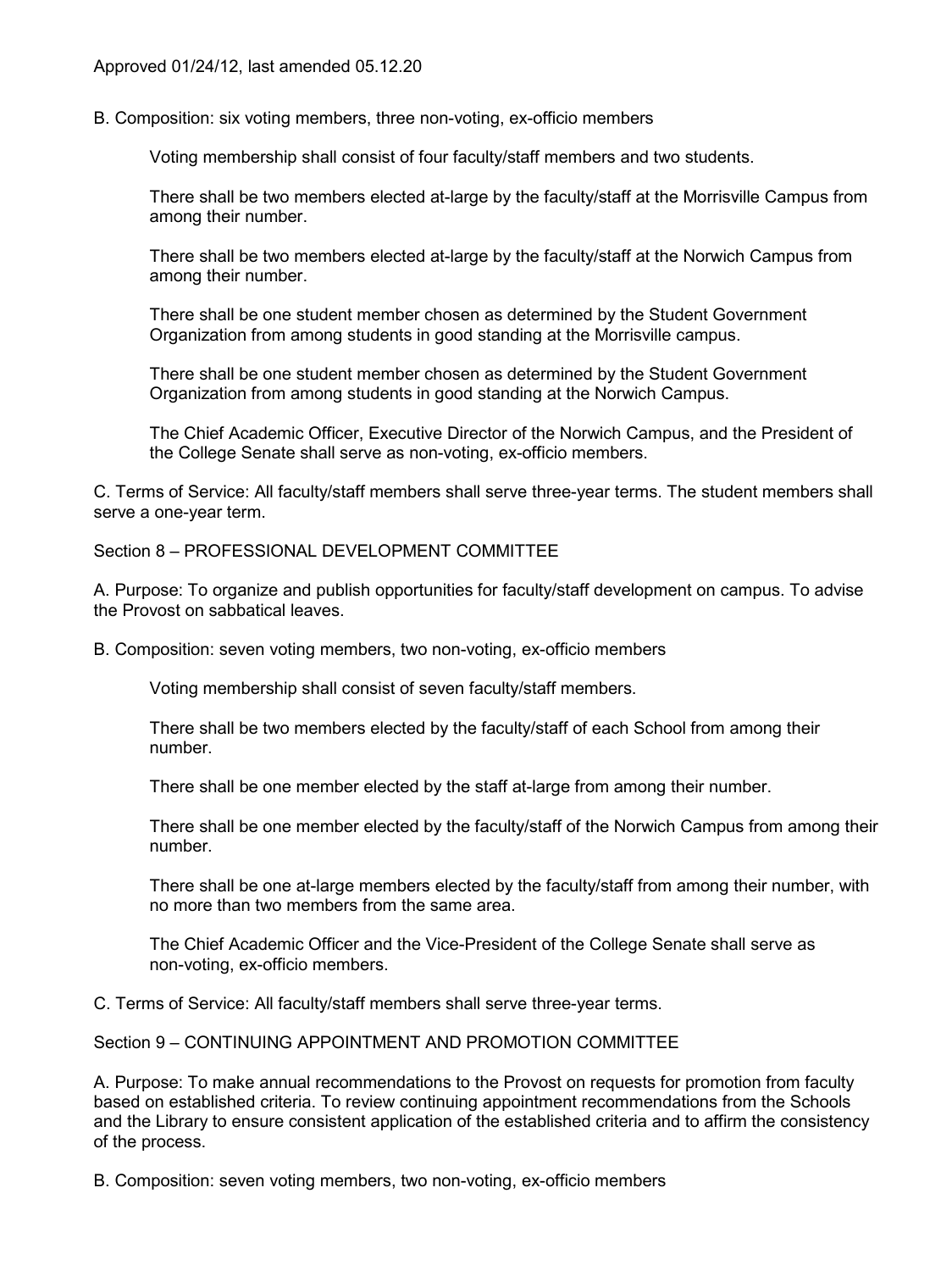Voting membership shall consist of seven faculty members.

There shall be two representatives elected by the faculty of each School from among their number holding the rank of full professor.

There shall be two representatives elected by the faculty at-large from among their number holding continuing appointments, with no more than two faculty from the same School serving on the committee.

There shall be one member elected by the librarians from among their number holding continuing appointment.

The Chief Academic Officer and the President of the College Senate shall serve as non-voting, ex-officio members.

C. Terms of Office: All elected members shall serve three-year terms. No faculty member can serve on this committee concurrently with service on any School Review Committee. Any member of the committee applying for promotion before this committee must resign their membership on the committee.

D. Special: The recommendations in regards to continuing appointment or promotion made by the Committee are not subject to a vote of the College Senate and the substance of deliberations in these cases are not reported to the College Senate or otherwise published. The results of the committee's deliberations are forwarded to the Office of the Provost. The committee chair is still responsible for reporting on the general activities of the committee to the College Senate as outlined in Article VI.

Section 10 – STUDENT AFFAIRS COMMITTEE

A. Purpose: To serve in an advisory capacity to the College Senate on matters involved with the betterment of student campus life.

B. Composition: seven voting members, two non-voting, ex-officio members

Voting membership shall consist of six faculty/staff members and one student.

There shall be one member elected by the faculty/staff of each School from among their number.

There shall be two members elected at-large by the faculty/staff from among their number.

There shall be one representative of the professional Student Services staff, as defined in Article II, Section 2C, elected from among their number.

There shall be one student member chosen as determined by the Student Government Organization.

The Dean of Students and the President of the College Senate shall serve as non-voting, ex-officio members.

C. Terms of Service: All faculty/staff representatives shall serve three-year terms. The student representative shall serve a one-year term.

ARTICLE VIII – AD HOC COMMITTEES

Section 1 – APPOINTMENT